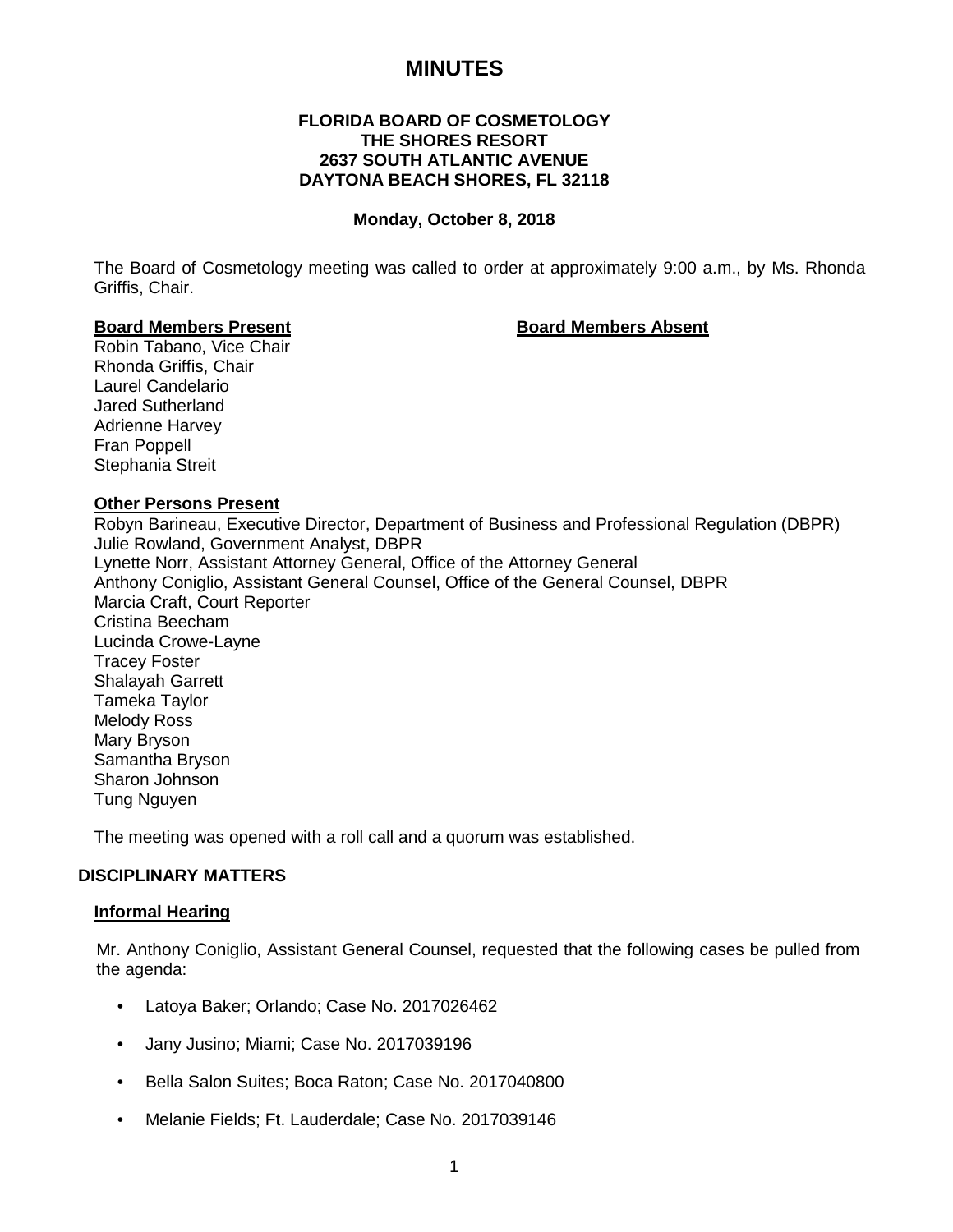- Naidielys Ferrer; Hialeah Gardens; Case No. 2017039115
- Fanneisy Pineda; Miami; Case No. 2017039170
- Wilmine Pierre; North Miami; Case No. 2017018232
- Yereisy Herrera; Miami; Case No. 2017039143

# **Election of Waiver of Rights and Final Order**

Mr. Coniglio requested that the following cases be pulled from the agenda:

- Famous Nails; Elkton; Case No. 2018023966
- See Natural Sign Nails Spa; Jacksonville; Case No. 2018015351
- Lee Nails and Sen Le; Delray Beach; Case Nos. 2018000057 & 2018003135
- Thuy Beltran; St. Petersburg; Case No. 2017057933
- Foxy Eight Beauty Salon and Nancy Diaz; West Palm Beach; Case Nos. 2017041895 & 2017044663
- Airbar; Palm Beach Gardens; Case No. 2017051117
- Cosmo Nails & Lash and Hai Nguyen; Lantana; Case Nos. 2017056759 & 2018000782
- Palm Beach Nails & Foot Spa and Jing Zhang; West Palm Beach; Case Nos. 2017040889 & 2017044544

# **Motion for Waiver of Rights and Final Order**

Mr. Coniglio requested that the following cases be pulled from the agenda:

- Harmony Nails and Spa 1; Kissimmee; Case No. 2017058499
- Dila Nails; Boynton Beach; Case No. 2018012394
- New Age Hair Care Group; Coral Springs; Case No. 2018015877
- CF Hair Studio; Orlando; Case No. 2017052615
- Dwayne Hudson; Ocala; Case No. 2017041073
- iSpas and Vu Doan; Palm Beach Gardens; Case Nos. 2017050669 & 2017055427
- Andrea Buldon; Doral; Case No. 2017038704
- Latin Salon de Belleza; Orange Park; Case No. 2018004088
- Gianee Abreau; Hialeah; Case No. 2017038701
- Eliatny Pino; Ruskin; Case No. 2017038500
- Yeimmi Rodriguez; Miami; Case No. 2017038699
- Yanet Gonzalez; Homestead; Case No. 2017038694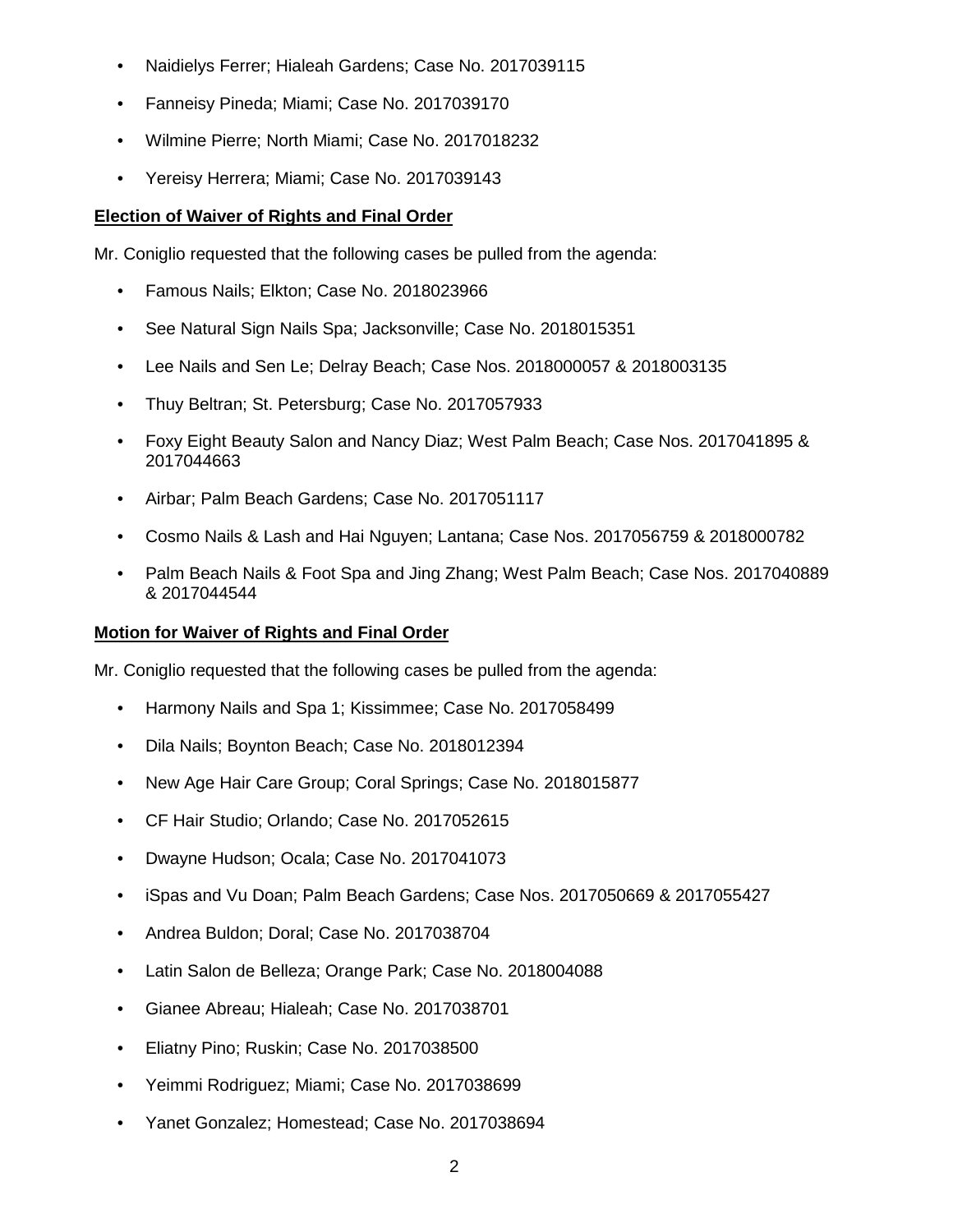- Quenysha Hurst; Haines City; Case No. 2017048958
- Cut Creation; Boynton Beach; Case No. 2018015361
- Dolly Rivera; Miami; Case No. 2017045171
- Carolyn Sutherland; Pensacola; Case No. 2017054039
- Star Nails; Boynton Beach; Case No. 2017054816
- Franksheka Aponte; Tampa; Case No. 2017038682
- Tung Dao; Spring Hill; Case No. 2017047379
- Cesar De Leon; Clermont; Case No. 2017029635
- Madeleyne Calvo; Miami; Case No. 2017038897
- Leidy Alvarez; Miami; Case No. 2017038690
- Rebecca Alvarez; Miami; Case No. 2017038687
- Nail Art of St. Pete; St. Petersburg; Case No. 2017039467
- Maricel Salon and Spa and Maricela Diaz; Key West; Case Nos. 2017036252 & 2016054804
- Pro Nails Spa #1 and Thai Truong; Boynton Beach; Case Nos. 2017052161 & 2017056544

# **Settlement Stipulation**

Mr. Coniglio presented the following cases for consideration by the Board. The Board moved to adopt the Stipulation of the parties as the Board's final action in this matter and incorporate it and all of its terms into a final order and imposed the penalties shown below:

- Teco Nails; Melbourne; Case No. 2018005995 \$500 fine and \$286.66 costs to be paid within six months
- Regal Nails; Orange Park; Case No. 2018026910 \$500 fine and \$161.36 costs to be paid within six months
- Nail Trendz; Boca Raton; Case No. 2018004269 \$600 fine and \$135.77 costs to be paid within six months
- Awesome Nail Spa; West Palm Beach; Case No. 2017058405 \$850 fine and \$182.10 costs to be paid within six months
- All About Hair; Orlando; Case No. 2017053691 \$500 fine and \$33.55 costs to be paid within six months
- Phu Doan; Pompano Beach; Case No. 2018005478 \$600 fine and \$107.10 costs to be paid within six months
- Classy Nails; Port Orange; Case No. 2017044436 \$500 fine and \$450.49 costs to be paid within six months
- Nail Lounge West 1 and Huong Nguyen; Boynton Beach; Case Nos. 2017050137 & 2017052108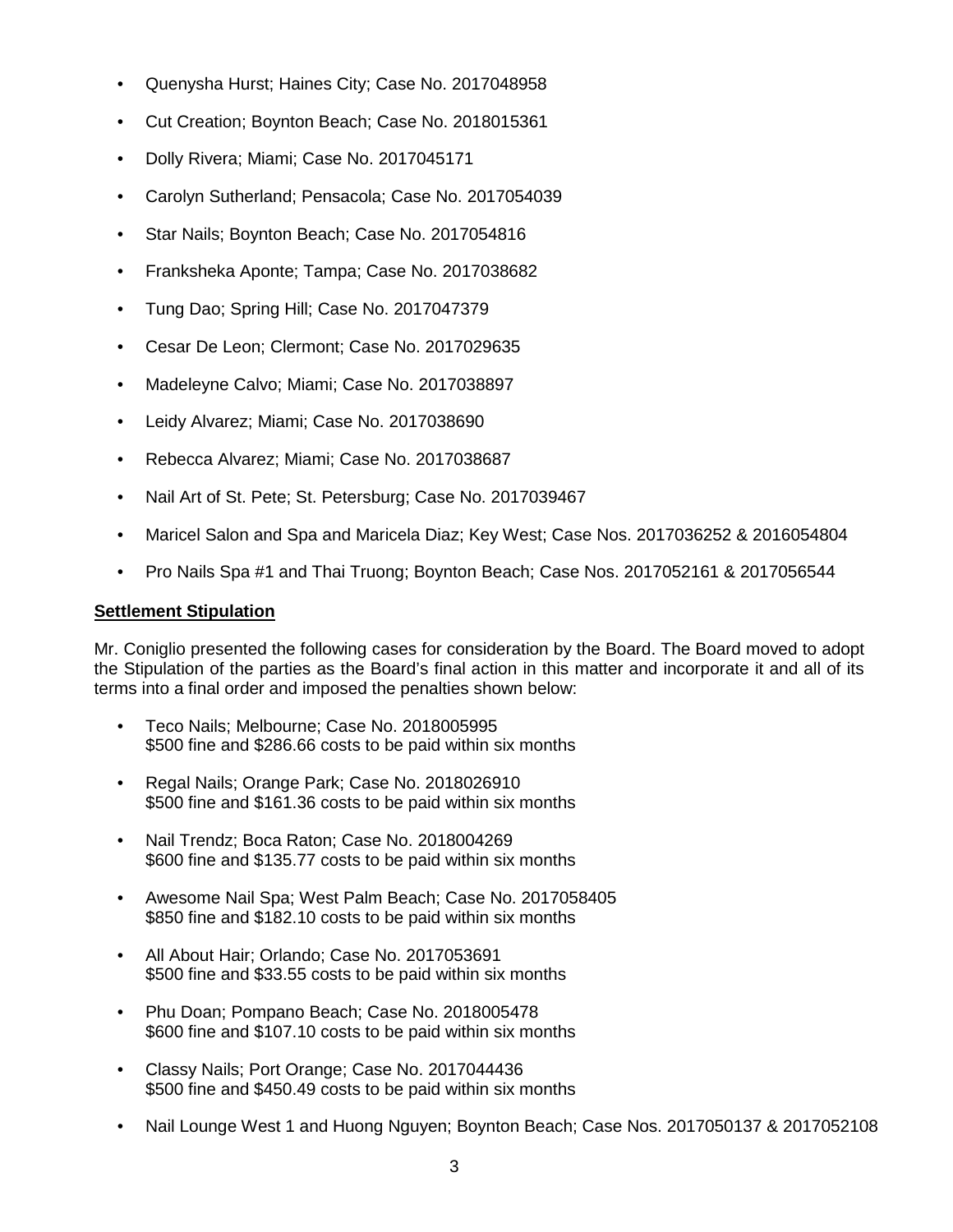\$150 fine and \$320.76 costs to be paid within six months

- Tipsy Spa of Boynton; Boynton Beach; Case No. 2017048513 \$500 fine and \$226.51 costs to be paid within six months
- Shaquail Johnson; Palm Springs; Case No. 2017043999 \$500 fine and \$131.63 costs to be paid within six months
- Kevin Rich; Ft. Pierce; Case No. 2017047050 \$100 fine and \$34.65 costs to be paid within six months
- Venus Nail Care and Nguyen Hoang; West Palm Beach; Case Nos. 2017042408 & 2017042930 \$350 fine and \$290.87 costs to be paid within six months
- Jenny Nail Spa and Xem Ung; Boca Raton; Case Nos. 2017051119 & 2017054557 \$900 fine and \$243.94 costs to be paid within six months
- Amanda Wright; Pompano Beach; Case No. 2017051801 \$500 fine and \$56.98 costs to be paid within six months
- Aqua Nail Spa and Tam Huynh; Boca Raton; Case Nos. 2017048048 & 2017051356 \$650 fine and \$244.44 costs to be paid within six months
- La Vie Nails and Da Van Le; Lake Worth; Case Nos. 2017049015 & 2017052067 \$900 fine and \$244.44 costs to be paid within six months
- L A Nails; Summerfield; Case No. 2017041639 \$500 fine and \$371.29 costs to be paid within six months

# **Voluntary Relinquishment**

Mr. Coniglio presented the following cases for consideration by the Board. The Board moved to accept the Voluntary Relinquishment agreements as the Board's final action in this matter and incorporate it and all of its terms into a final order and imposed the penalties shown below:

- Lidia Calderon; Opa-Locka; Case No. 2017045176 \$69.75 costs only; Voluntary relinquishment of license FS901835, the five year time period to reapply for licensure was waived
- Hien Dang; Mobile, Alabama; Case No. 2017053697 \$500 fine and \$131.57 costs; Voluntary relinquishment of license FV9569119, the five year time period to reapply for licensure was waived
- Carolyn Sosa; Miami; Case No. 2017038496 \$13.55 costs only; Voluntary relinquishment of license FS901953, the five year time period to reapply for licensure was waived
- Lisneydis Amado; Coral Gables; Case No. 2017038686 \$78.19 costs only; Voluntary relinquishment of license FV9602851, the five year time period to reapply for licensure was waived
- Columbia Gusman; Doral; Case No. 2017039152 \$108.32 costs only; Voluntary relinquishment of license CL1262979, the five year time period to reapply for licensure was waived
- Evelyn Landrian; Miami; Case No. 2017037790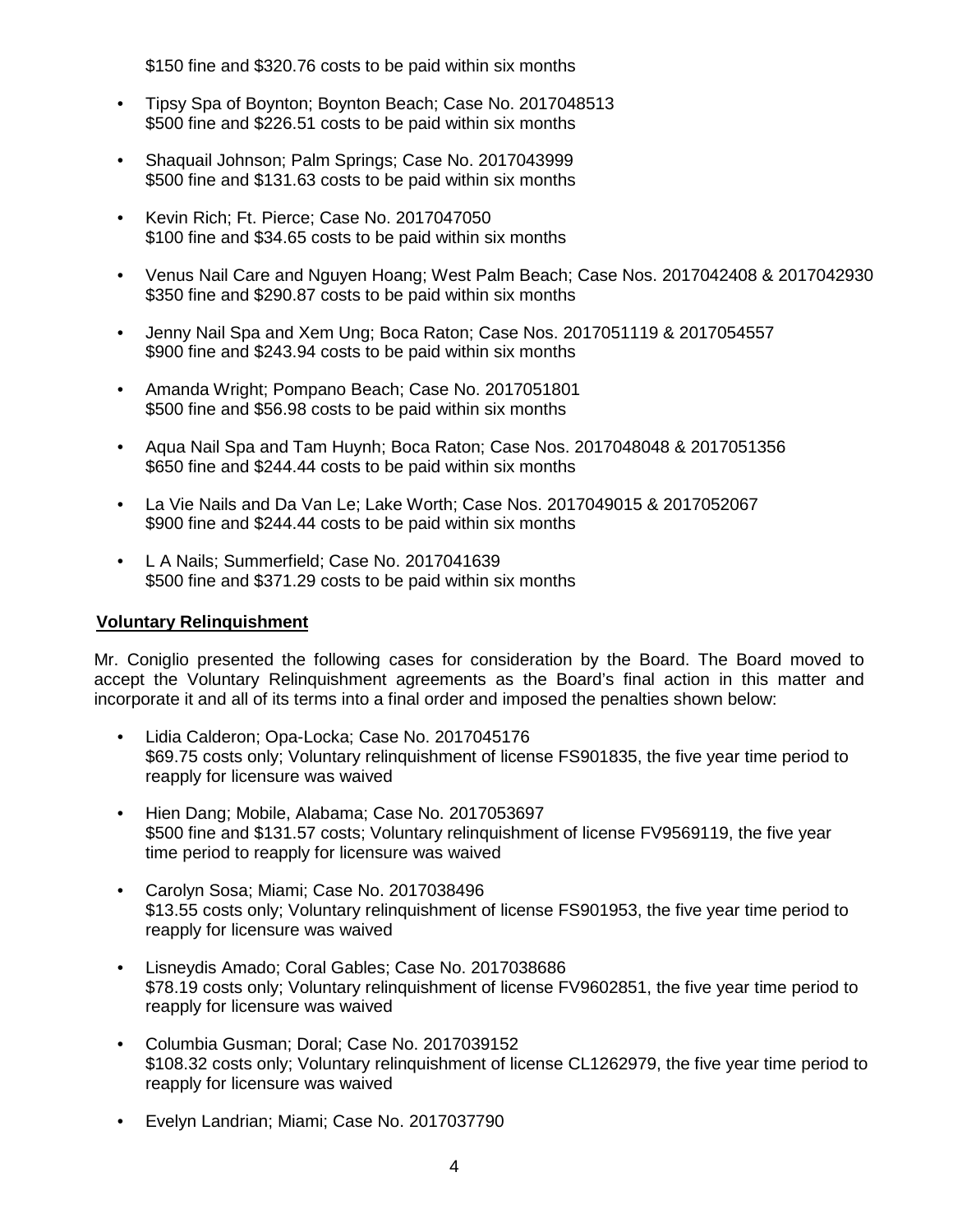\$62.59 costs only; Voluntary relinquishment of license FS899356, the five year time period to reapply for licensure was waived

- Kristen Franchy; Miami Beach; Case No. 2017039127 \$53.97 costs only; Voluntary relinquishment of license FS902021, the five year time period to reapply for licensure was waived
- Dayany Castro; Hialeah; Case No. 2017038507 \$110.41 costs only; Voluntary relinquishment of license FV9596453, the five year time period to reapply for licensure was waived

# **Department Attorney Report**

Mr. Coniglio informed the Board that as of September 11, 2018, there were 182 open cosmetology cases in the legal section.

# **APPLICATIONS**

# **Hair Braiding Courses**

# **Initial Review**

# Glam Dolls Beauty Academy – Classroom

Ms. Tameka Taylor was present for the meeting and was sworn in by Ms. Marcia Craft, Court Reporter. After review, the Board moved to deny the course based on the course content being outside the scope of practice of a hair braiding registration, outdated sources and references, incorrect disinfection procedures, and grammatical errors.

#### Hair For You – Internet

Ms. Sharon Johnson was present for the meeting and was sworn in by the Court Reporter. After review, the Board moved to deny the course based on the course content being outside the scope of practice of a hair braiding registration, outdated sources and references, and grammatical errors.

#### Ross Beauty Academy – Internet

Ms. Melody Ross and Ms. Amber Kirby were present for the meeting and were sworn in by the Court Reporter. After review, the Board moved to approve the course.

#### Building Braiders – Classroom

After review, the Board moved to deny the course based on the course content being outside the scope of practice of a hair braiding registration, incorrect disinfection procedures, and grammatical errors.

#### Bee Natural Locks – Classroom

After review, the Board moved to deny the course based on the course content being outside the scope of practice of a hair braiding registration, and grammatical errors.

# Building Braider's Academy – Classroom

After review, the Board moved to deny the course based on the course content being outside the scope of practice of a hair braiding registration, incorrect disinfection procedures, and grammatical errors.

# Chinos Learning Center – Classroom

Ms. Mary Bryson was present for the meeting and was sworn in by the Court Reporter. After review, the Board moved to deny the course based on grammatical errors.

#### Chinos Learning Center – Internet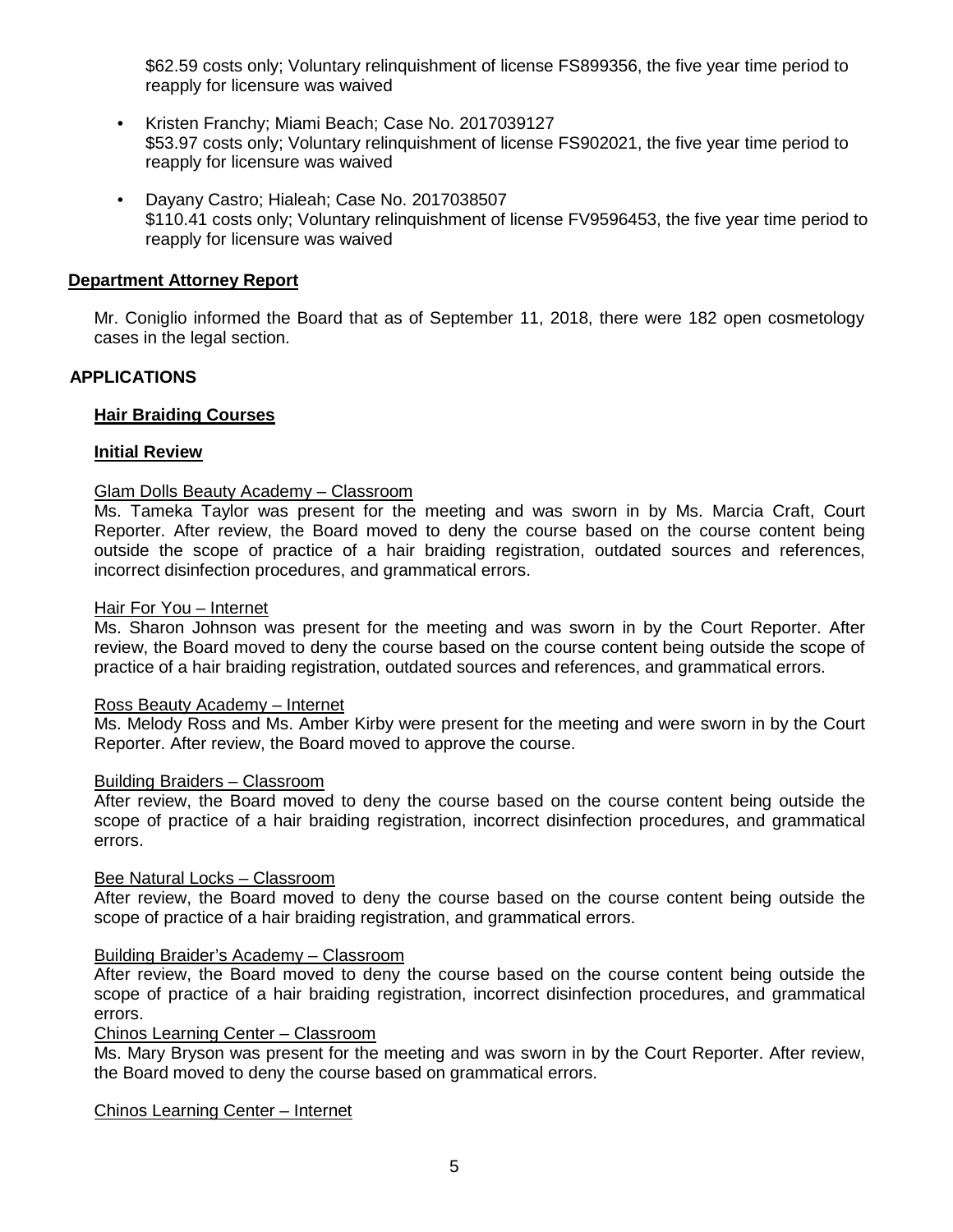Ms. Bryson was present for the meeting. After review, the Board moved to deny the course based on grammatical errors.

# I Am Hair – Classroom

Ms. Bryson was present for the meeting. After review, the Board moved to deny the course based on grammatical errors.

# I Am Hair – Internet

Ms. Bryson was present for the meeting. After review, the Board moved to deny the course based on grammatical errors.

# Ki'ute Braids and Blades – Classroom

After review, the Board moved to deny the course based on the course content being outside the scope of practice of a hair braiding registration, incorrect references and outdated references, and grammatical errors.

# Kinkz N Kurlz Braiding Institute – Classroom

Ms. Shalayah Watson was present for the meeting and was sworn In by the Court Reporter. After review, the Board moved to deny the course based on the course content being outside the scope of practice of a hair braiding registration, outdated references, incorrect disinfection procedures, and grammatical errors.

# **Hair Wrapping Courses**

# **Initial Review**

# Beyond Institute and Career – Classroom

After review, the Board moved to deny the course based on the course content being outside the scope of practice of a hair wrapping registration, outdated references, and incorrect references.

# Ross Beauty Academy – Internet

Ms. Ross and Ms. Kirby were present for the meeting. After review, the Board moved to approve the course.

# I AM HAIR – Internet

Ms. Bryson was present for the meeting. After review, the Board moved to deny the course based on grammatical errors.

# I AM HAIR – Classroom

Ms. Bryson was present for the meeting. After review, the Board moved to deny the course based on grammatical errors.

# Chinos Learning Center – Classroom

Ms. Bryson was present for the meeting. After review, the Board moved to deny the course based on grammatical errors.

# Chinos Learning Center – Internet

Ms. Bryson was present for the meeting. After review, the Board moved to deny the course based on grammatical errors.

# Kinkz N Kurlz Braiding Institute – Classroom

Ms. Watson was present for the meeting. After review, the Board moved to deny the course based on the course content being outside the scope of practice of a hair wrapping registration, outdated references, incorrect disinfection procedures, and grammatical errors.

# **Body Wrapping Courses**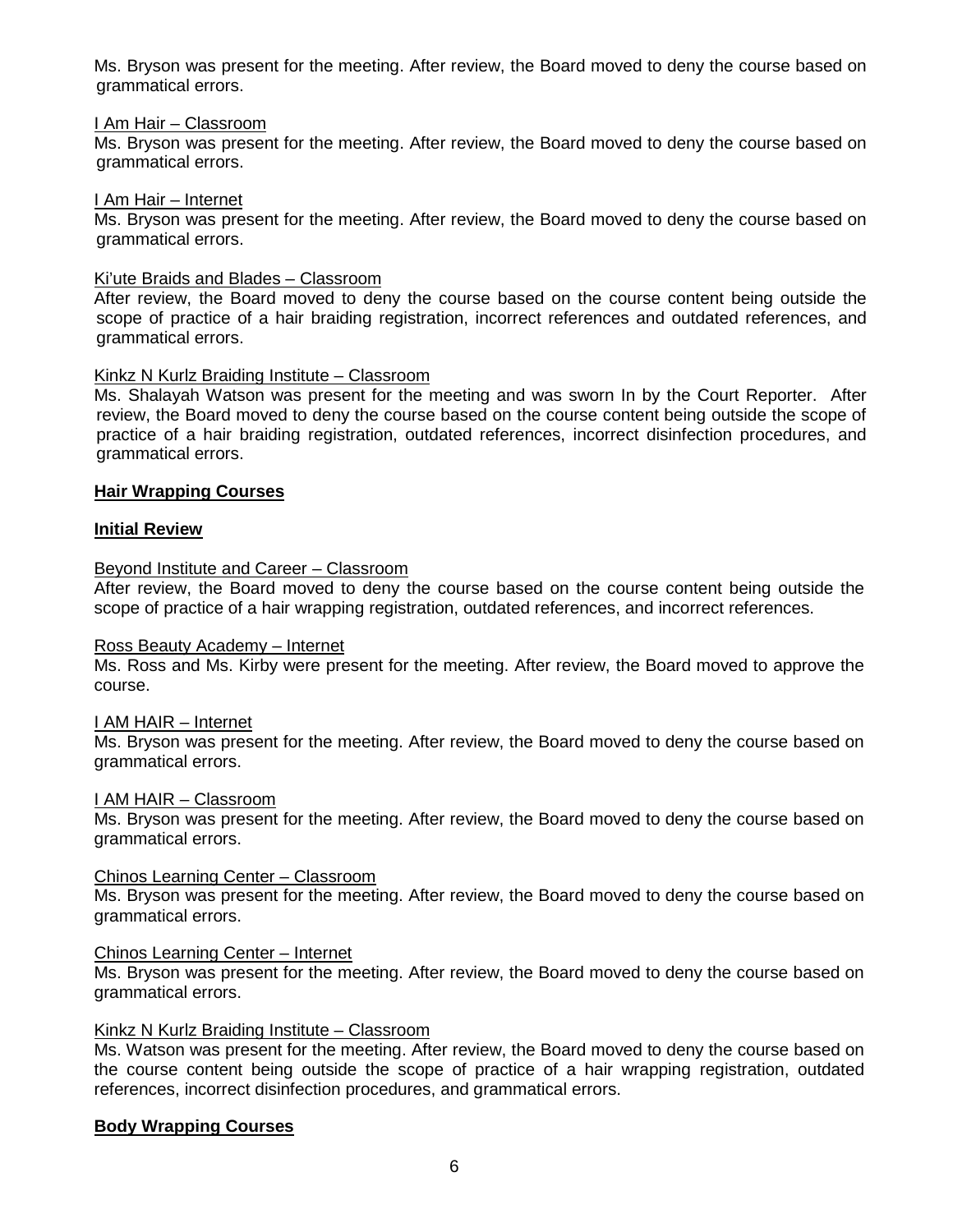# **Initial Review**

# International Institute Dr. Cellulite – Classroom

After review, the Board moved to deny the course based on the course content being outside the scope of practice of a body wrapping registration, and product driven.

# **Continuing Education Courses**

# **Initial Review**

# CETTRAINING.COM – Continuing Education 16 Hour Internet

After review, the Board moved to deny the course based on the course content being outside the scope of practice of Board of Cosmetology licensees, incorrect references, outdated references, and grammatical errors.

# Esthetics Association Florida – Continuing Education 16 Hour Correspondence

After review, the Board moved to deny the course based on incorrect references, incorrect disinfection procedures, and grammatical errors.

# Elena Zabala Wellness Institute – Dermaplanning 24 Hour Classroom

After review, the Board moved to deny the course based on the course content being outside the scope of practice of Board of Cosmetology licensees, and grammatical errors.

# Cloud Nine Beauty School – Continuing Education 16 Hour Internet

Mr. Tung Nguyen was present for the meeting and was sworn in by the Court Reporter. After review, the Board moved to approve the course with the following contingencies: strike references to "MSDS" and replace with "SDS", correct grammatical errors. The corrections must be submitted to the Executive Director within 30 days of the date of the order for approval.

#### ASM Beauty World Academy – HIV/AIDS Initial/Renewal Course 2 Hour Internet After review, the Board moved to approve the course.

ASM Beauty World Academy – HIV/AIDS Initial/Renewal Course 2 Hour Classroom After review, the Board moved to approve the course.

ASM Beauty World Academy – HIV/AIDS Initial/Renewal Course 2 Hour Correspondence After review, the Board moved to approve the course.

# $1<sup>ST</sup>$  Choice CE – Cosmetology Renewal 16 Hour Internet

After review, the Board moved to approve the course with the following contingency: correct grammatical errors. The corrections must be submitted to the Executive Director within 30 days of the date of the order for approval.

# Elite CME – CE Update for Manicurists 16 Hour Internet

Ms. Tracy Foster was present for the meeting and was sworn in by the Court Reporter. After review, the Board moved to approve the course with the following contingency: strike references to "MSDS" and replace with "SDS" in the course materials. The correction must be submitted to the Executive Director within 30 days of the date of the order for approval.

Elite CME – CE Update for Manicurists 16 Hour Correspondence

Ms. Foster was present for the meeting. After review, the Board moved to approve the course with the following contingency: strike references to "MSDS" and replace with "SDS" in the course materials. The correction must be submitted to the Executive Director within 30 days of the date of the order for approval.

Elite CME – CE Update for Estheticians 16 Hour Internet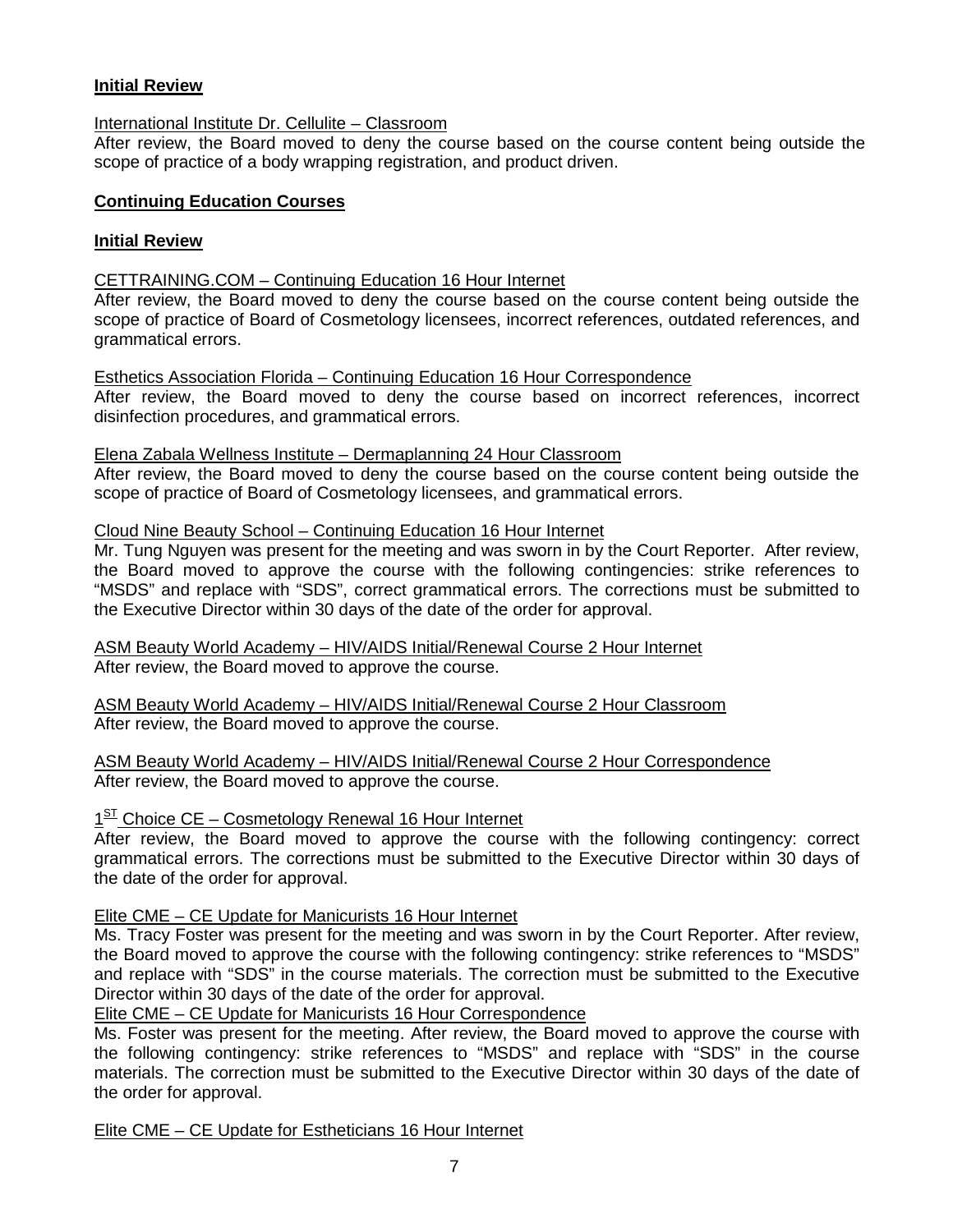Ms. Foster was present for the meeting. After review, the Board moved to approve the course.

# Elite CME – CE Update for Estheticians 16 Hour Correspondence

Ms. Foster was present for the meeting. After review, the Board moved to approve the course.

# Elite CME – CE Update for Cosmetologists 16 Hour Internet

Ms. Foster was present for the meeting. After review, the Board moved to approve the course.

# Elite CME – CE Update for Cosmetologists 16 Hour Correspondence

Ms. Foster was present for the meeting. After review, the Board moved to approve the course.

# AwakenYourBeautiful.com – Domestic Violence 1 Hour Internet

Ms. Lucinda Crowe-Layne was present for the meeting and was sworn in by the Court Reporter. After review, the Board moved to approve the course.

# AwakenYourBeautiful.com – Opioid Epidemic 1 Hour Internet

Ms. Crowe-Layne was present for the meeting. After review, the Board moved to approve the course.

# AwakenYourBeautiful.com – How to Host an Event for Teens 2 Hour Internet

Ms. Crowe-Layne was present for the meeting. After review, the Board moved to approve the course.

#### AwakenYourBeautiful.com – Creating Incredible Reds 2 Hour Internet Ms. Crowe-Layne was present for the meeting. After review, the Board moved to approve the course.

AwakenYourBeautiful.com – Beautiful Blondes 2 Hour Internet Ms. Crowe-Layne was present for the meeting. After review, the Board moved to approve the course.

# AwakenYourBeautiful.com – Communicable Diseases Awareness 2 Hour Internet

Ms. Crowe-Layne was present for the meeting. After review, the Board moved to approve the course with the following contingency: strike outdated references. The correction must be submitted to the Executive Director within 30 days of the date of the order for approval.

# AwakenYourBeautiful.com – OSHA 2 Hour Internet

Ms. Crowe-Layne was present for the meeting. After review, the Board moved to approve the course with the following contingency: strike references to "MSDS" and replace with "SDS". The correction must be submitted to the Executive Director within 30 days of the date of the order for approval.

# AwakenYourBeautiful.com – Oops! How to Fix Your Color Mistakes 2 Hour Internet

Ms. Crowe-Layne was present for the meeting. After review, the Board moved to approve the course.

# AwakenYourBeautiful.com – Designing Color with Foils 2 Hour Internet

Ms. Crowe-Layne was present for the meeting. After review, the Board moved to approve the course with the following contingency: strike reference to "elbow patch test". The correction must be submitted to the Executive Director within 30 days of the date of the order for approval.

# AwakenYourBeautiful.com – Mastering Gray 2 Hour Internet

Ms. Crowe-Layne was present for the meeting. After review, the Board moved to approve the course with the following contingency: update color formula sentences with "mix according to manufacturer's directions". The correction must be submitted to the Executive Director within 30 days of the date of the order for approval.

# AwakenYourBeautiful.com – ABC's of Hair Color 2 Hour Internet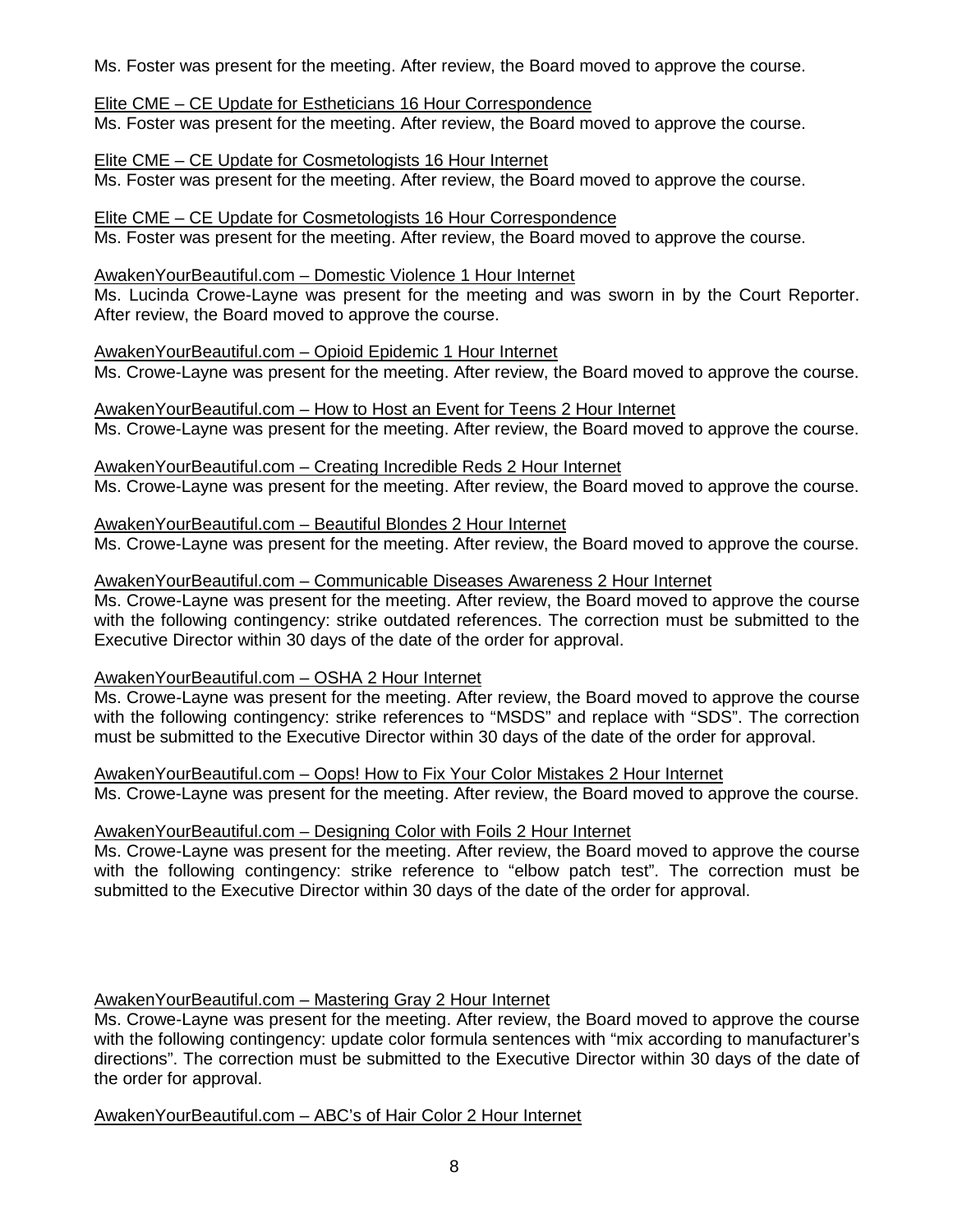Ms. Crowe-Layne was present for the meeting. After review, the Board moved to approve the course with the following contingency: update color formula sentences with "mix according to manufacturer's directions". The correction must be submitted to the Executive Director within 30 days of the date of the order for approval.

Ratner Companies – Path to Color Excellence – Go Blonde 3 Hour Classroom After review, the Board moved to deny the course based on the course content being product driven.

Ratner Companies – Path to Color Excellence – Get Painted 3 Hour Classroom After review, the Board moved to deny the course based on the course content being product driven.

Ratner Companies – Path to Color Excellence – Color Fix 3 Hour Classroom After review, the Board moved to deny the course based on the course content being product driven.

Ratner Companies – Path to Color Excellence – Foil Lights 3 Hour Classroom After review, the Board moved to deny the course based on the course content being product driven.

Ratner Companies – Path to Color Excellence – Color Essentials 3 Hour Classroom After review, the Board moved to deny the course based on the course content being product driven.

Aesthetic Congress Communications – Main Stage Monday 1 Hour Classroom Ms. Maria Beecham was present for the meeting and was sworn in by the Court Reporter. After review, the Board moved to approve the course.

Aesthetic Congress Communications – Makeup Conference 3 Hour Classroom Ms. Beecham was present for the meeting. After review, the Board moved to approve the course.

Aesthetic Congress Communications – Wellness Conference 2 Hour Classroom Ms. Beecham was present for the meeting. After review, the Board moved to deny the course based on incomplete course materials, and incorrect references to massage.

Aesthetic Congress Communications – Main Stage Sunday 2 Hour Classroom Ms. Beecham was present for the meeting. After review, the Board moved to deny the course based on incomplete course materials, and incorrect references to massage.

# **Initial HIV/AIDS Courses**

# **Initial Review**

Chinos Learning Center – Internet

Ms. Bryson was present for the meeting. After review, the Board moved to deny the course based on grammatical errors.

Chinos Learning Center – Classroom

Ms. Bryson was present for the meeting. After review, the Board moved to deny the course based on grammatical errors.

Maya's School of Beaute - Classroom After review, the Board moved to deny the course based on grammatical errors.

# **NEW BUSINESS**

# **Declaratory Statement – Institute of Professionals in Permanent Makeup**

After discussion, the Board agreed to table this matter until the January 2019 meeting.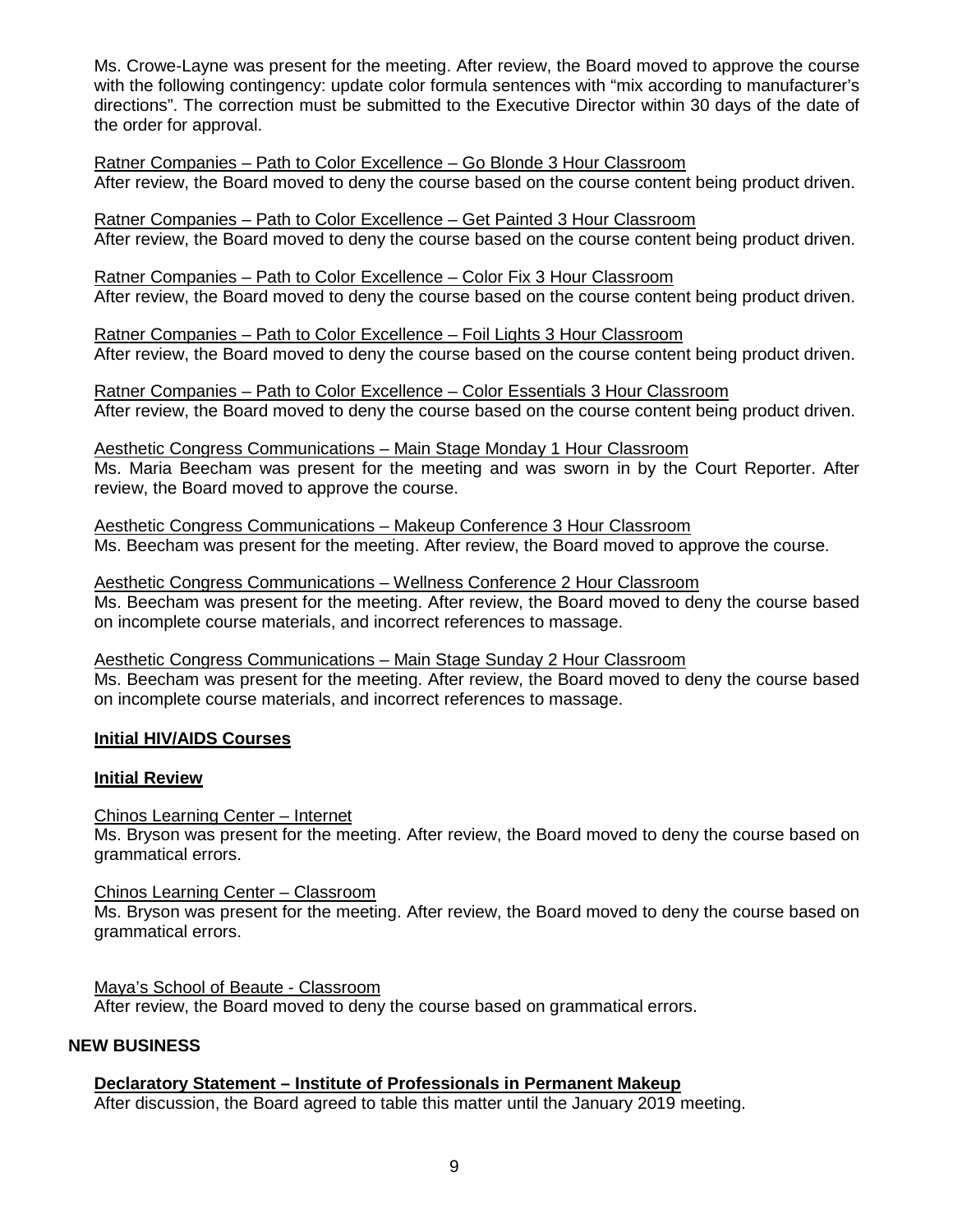# **OTHER BUSINESS**

# **Board Attorney Report**

#### 2018-2019 Annual Regulatory Plan

Ms. Lynette Norr, Assistant Attorney General, provided the Board with the proposed Annual Regulatory Plan. The Board approved the plan as provided by Ms. Norr.

Rule 61G5-18.00015, Florida Administrative Code – Cosmetologist and Compensation Defined The Board will further discuss the proposed amended language at the July 2019 meeting.

#### **Executive Director Report**

Financial Report for Period Ending June 2018

Ms. Robyn Barineau, Executive Director, reported that the balance in the Board's operating account as of June 30, 2018, was over \$6.2 million, and the balance in their unlicensed activity account was over \$3.5 million for the same period.

# **Correspondence**

Complaints and Investigative Statistics – July 2018 – July 2018 Ms. Barineau informed the Board that the Complaints and Investigative Statistics Report was included in the agenda for informational purposes.

Cosmetology Examination Summary – January 2018 – August 2018

Ms. Barineau informed the Board that the Cosmetology Examination Summary was included in the agenda for informational purposes.

#### **Dates and Locations of Future Meetings**

January 14-15, 2019 – Destin April 8-9, 2019 – Fernandina Beach July 22-23, 2019 – Celebration October 14-15, 2019 – Orlando

# **ADJOURNMENT**

There being no further business, the meeting was adjourned at approximately 12:30 p.m.

# **Tuesday, October 9, 2018**

The Board of Cosmetology meeting was called to order at approximately 9:00 a.m., by Chair Griffis.

# **Board Members Present Board Members Absent**

Robin Tabano, Vice Chair Rhonda Griffis, Chair Jared Sutherland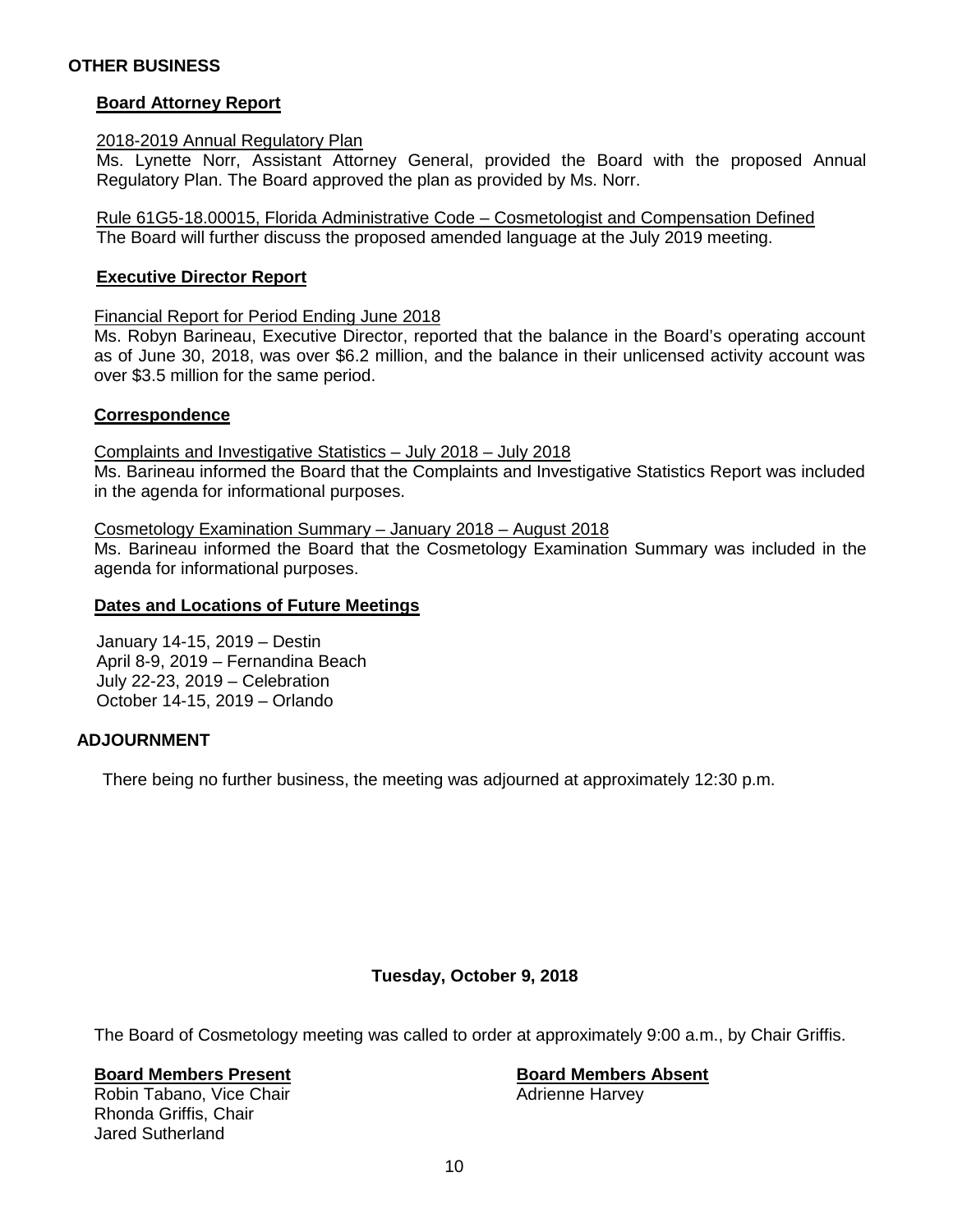Laurel Candelario Fran Poppell Stephania Streit

#### **Other Persons Present**

Robyn Barineau, Executive Director, Department of Business and Professional Regulation (DBPR) Julie Rowland, Government Analyst, DBPR Lynette Norr, Assistant Attorney General, Office of the Attorney General Anthony Coniglio, Assistant General Counsel, Office of the General Counsel, DBPR Trish Bernard, Court Reporter Felix Diaz George Fuentes, Jr.

The meeting was opened with a roll call and a quorum was established. The Board excused the absence of Ms. Adrienne Harvey from the meeting.

# **APPROVAL OF MINUTES**

The Board approved the minutes from the July 16-17, 2018, Board meeting.

# **APPLICATIONS**

# **Licensure Applications**

#### **Informal Hearing**

#### Jorge Fuentes, Jr.

Mr. Jorge Fuentes was present for the meeting and was sworn in by the Court Reporter. Ms. Barineau informed the Board that the application was denied at the July 17, 2018, Board meeting, based on the noted criminal history. After review, the Board moved to overturn the denial and approve the application. The Board also imposed probation on the license to run concurrent with his criminal probation.

#### Felix Diaz

Mr. Felix Diaz and Ms. Tefanny Castillo were present for the meeting and were sworn in by the Court Reporter. Ms. Barineau informed the Board that the application was denied at the July 17, 2018, Board meeting, based on discrepancies in the documentation provided, and for failure to disclose previous discipline. After review, the Board moved to overturn the denial and approve the application.

#### **Initial Review**

# Lidia Rodriguez Castillo

Mr. Castillo was not present for the meeting. After review, the Board moved to approve the application.

#### Gioconda Blanco

Ms. Blanco was not present for the meeting. After review, the Board moved to approve the application.

#### Yensi Paula Prince

Ms. Prince was not present for the meeting. After review, the Board moved to approve the application.

# Dayana Diaz-Rodriguez

Ms. Diaz-Rodriguez was not present for the meeting. After review, the Board moved to deny the application based on unsatisfied previous discipline, and for failure to disclose previous discipline.